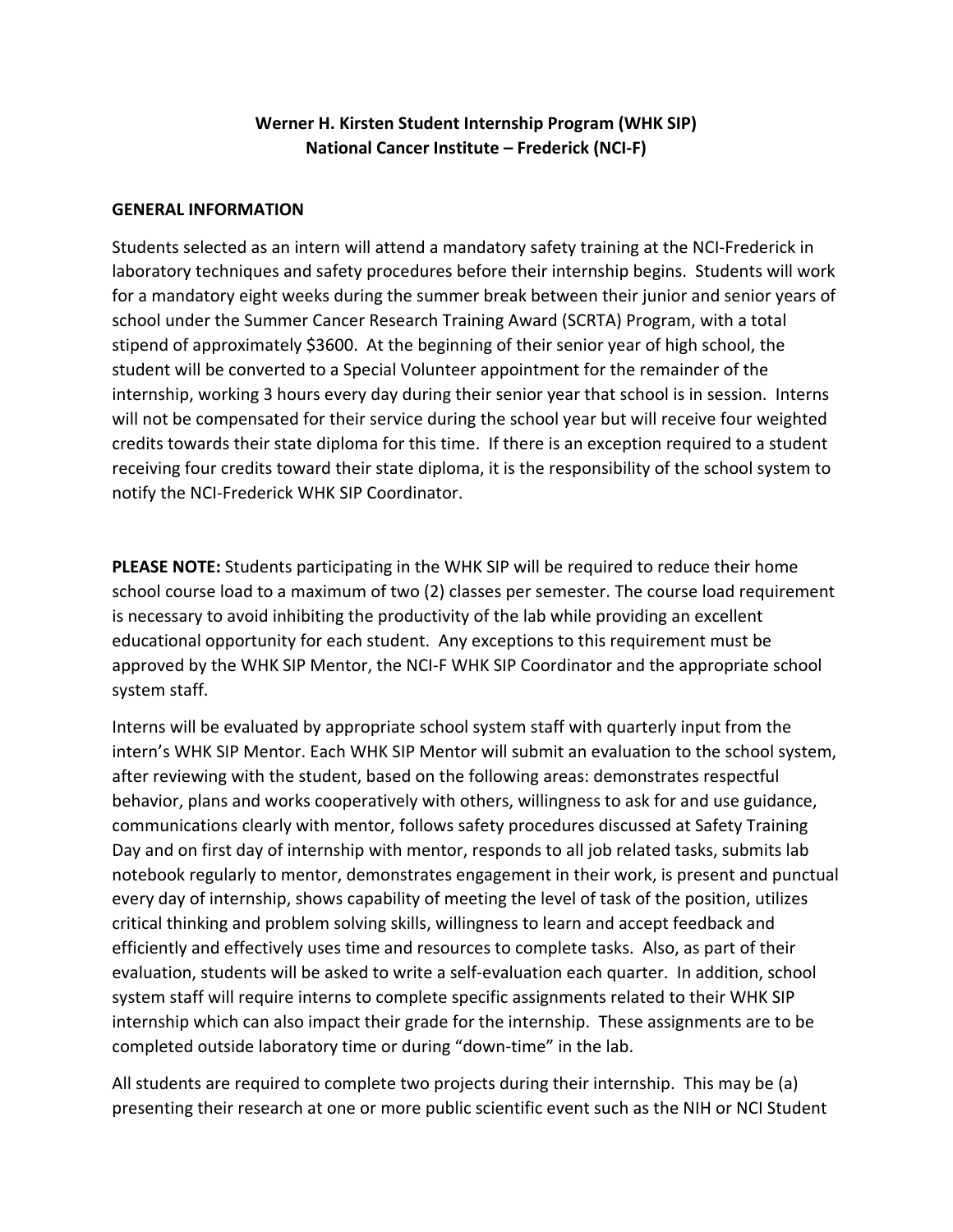Poster Day, the NICBR Spring Research Festival, and/or the Frederick County Science Fair; (b) writing a paper and/or research proposal and (c) presenting a paper on their research to a journal club, to the intern class at a quarterly meeting and/or at a lab meeting. Weekly work assignments may be given at the discretion of the WHK SIP Mentor. The homework assignments may include reading, researching a topic, evaluating a process or any other topic relevant to the internship experience. These assignments will be completed outside the internship laboratory experience, although advice/guidance from the WHK SIP Mentor may be required to complete some components of the assignments. These assignments should not detract from the intern's time in the lab/office or impact their performance in the lab/office. It will be the intern's responsibility to monitor due dates and ensure assignments are submitted to the school system staff in a timely manner. If necessary, the school system staff will notify the WHK SIP Mentor as assignments are completed.

Each NCI-Frederick WHK SIP Mentor or appointed designee will work with the intern to establish their work schedule and duties prior to the start of the internship. The intern will be expected to work the mandatory eight consecutive 40-hour work weeks (8  $\frac{1}{2}$  hrs./day) during the summer. During their senior school year, all interns will be expected to perform their assigned duties for at least three hours per day and may work either mornings or afternoons depending on school schedule. However, the preference of the intern's WHK SIP Mentor will be taken into consideration with regard to morning or afternoon.

During the school year, the normal school calendar will be in effect. Interns may be excused from their lab responsibilities on all days when the school system is closed (including inclement weather) and on Federal holidays when the NCI-Frederick is closed (also including closure due to inclement weather). Participants must realize that their projects may require them to be present for their internship on days that school is not in session. Interns are expected to notify their WHK SIP Mentor if they are not coming to work for both scheduled (holiday) and unscheduled (inclement weather) school closings. Interns can request a Federal holiday schedule from their mentor and may learn of NCI-Frederick's campus inclement weather closures by calling 301-619-7611 for recorded messages after 6:00am.

There is no fee or charge for participation in the WHK SIP, however, students MUST PROVIDE THEIR OWN TRANSPORTATION to and from the NCI-Frederick lab/office they are interning with. Students are responsible for any meals or snacks they may need while on campus.

Relatives of the National Institutes of Health employees and associated contractors may be appointed, however, direct or indirect WHK SIP mentorship between interns and relatives is not allowed. Furthermore, employees may not advocate or participate in the review, evaluation or selection of any intern application involving a relative or friend.

**NOTE:** The prohibition of nepotism policy, contained in NIH Issuance 2300-310-3, defines RELATIVE as spouse, son, daughter, son-in-law, stepbrother, stepdaughter, stepfather,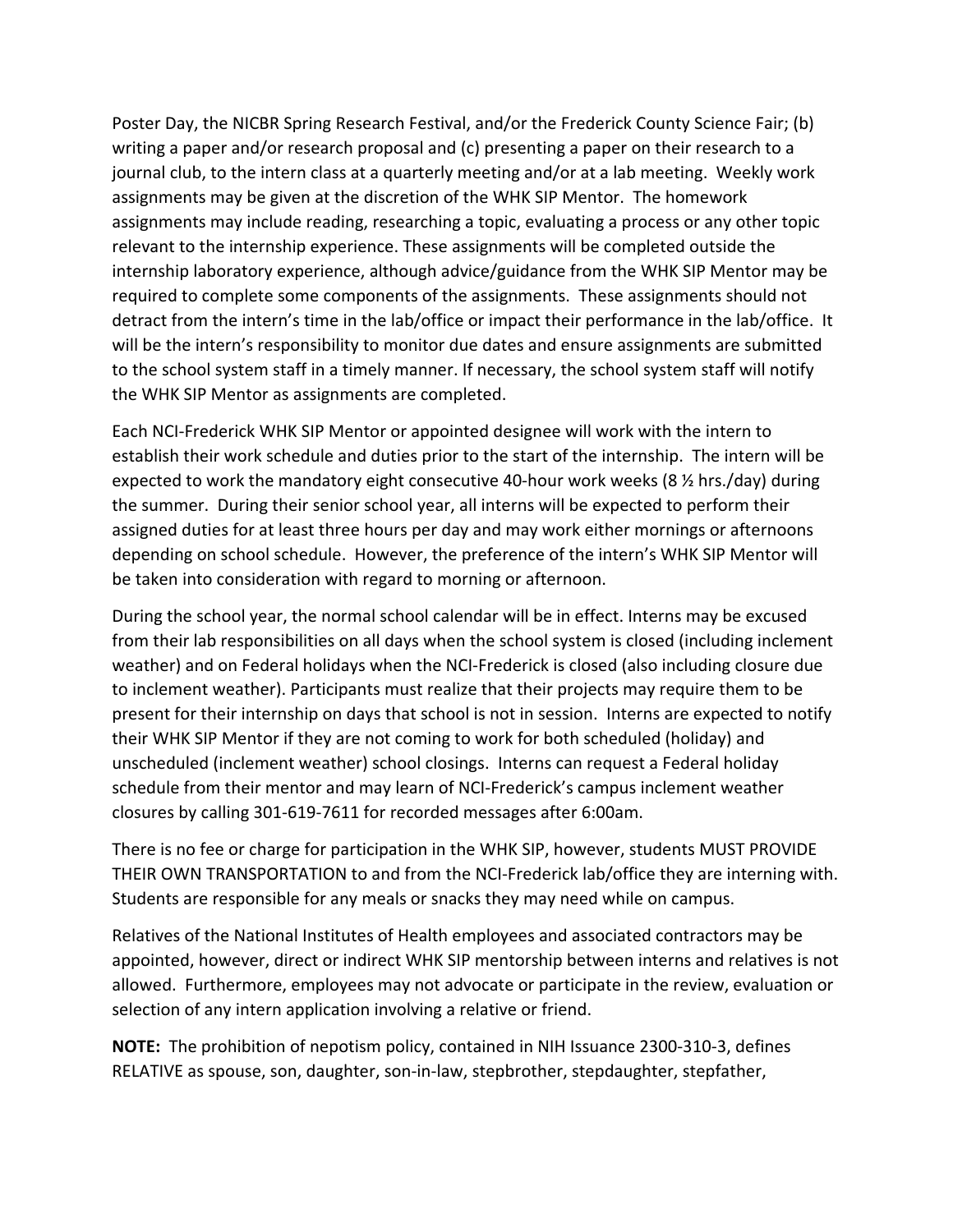stepmother, stepsister and stepson, and NIH extends the definition to include close, personal relationships between consenting persons who share the same household.

Prior to the start date of the internship, all students MUST satisfy ALL requirements set forth by Occupational Health Services (OHS) to ensure the safety of the student throughout the term of the internship. The may include information from family doctor, titer test, proof of immunizations, etc. Student WILL NOT be allowed to participate in the internship unless OHS requirements are met by the deadlines provided after acceptance into the program.

It is the responsibility of the student to contact the NCI-Frederick WHK SIP Coordinator and the school system staff if they are experiencing problems associated with their internship and are unable to resolve them. The NCI-Frederick WHK SIP Coordinator or their designee will work with the intern to attempt to resolve the problem(s) in the best interests of all parties involved. Termination will only be considered if the intern, WHK SIP Coordinator, WHK SIP Mentors and school system staff believe that is the only solution.

*If accepted, students are expected to complete the full one-year appointment. If student is not able to commit to the full year they will not be appointed. Parents and students must acknowledge and agree that, if accepted, this requirement will be met and that transportation will be provided by the student throughout the entire one-year period. Students should fully discuss this internship with their parent/guardian to ensure that the parent/guardian is aware of the nature of the program and the student's responsibility to the program. The responsibility of the student to this program is paramount and may impact other activities in which the student would like to participate. Careful consideration must be given to the amount of time the student is willing to dedicate to this intern program.*

### **ELIGIBILITY REQUIREMENTS**

Students must:

- 1. Be in their junior year of high school when applying.
- 2. Student must be 17 years old by the first day of the internship (Internship begins the first Monday in June following the last day of junior year of high school)
- 3. Have taken or planning to take both a science and mathematics course their junior year or have the equivalent of three math/science years of credits.
- 4. Have an overall un-weighted grade point average of 3.0 or greater (based on a 4.0 maximum). Students with an unweighted GPA of 2.5 -3.0 may apply if they provide a third teacher recommendation. The recommendation should be a strong, detailed recommendation from either a teacher within the area of study relevant to the type of internship you are applying for, describing why the student would be a good candidate for consideration. If special circumstances exist as to why the student's GPA is 2.5-3.0, the teacher recommendation should address that. This recommendation is in addition to the application requirements and does not replace any of them.
- 5. Be able to qualify for the Cancer Research Training Award (CRTA) Program which requires that the student be sixteen years of age or older, and a U.S. citizen or resident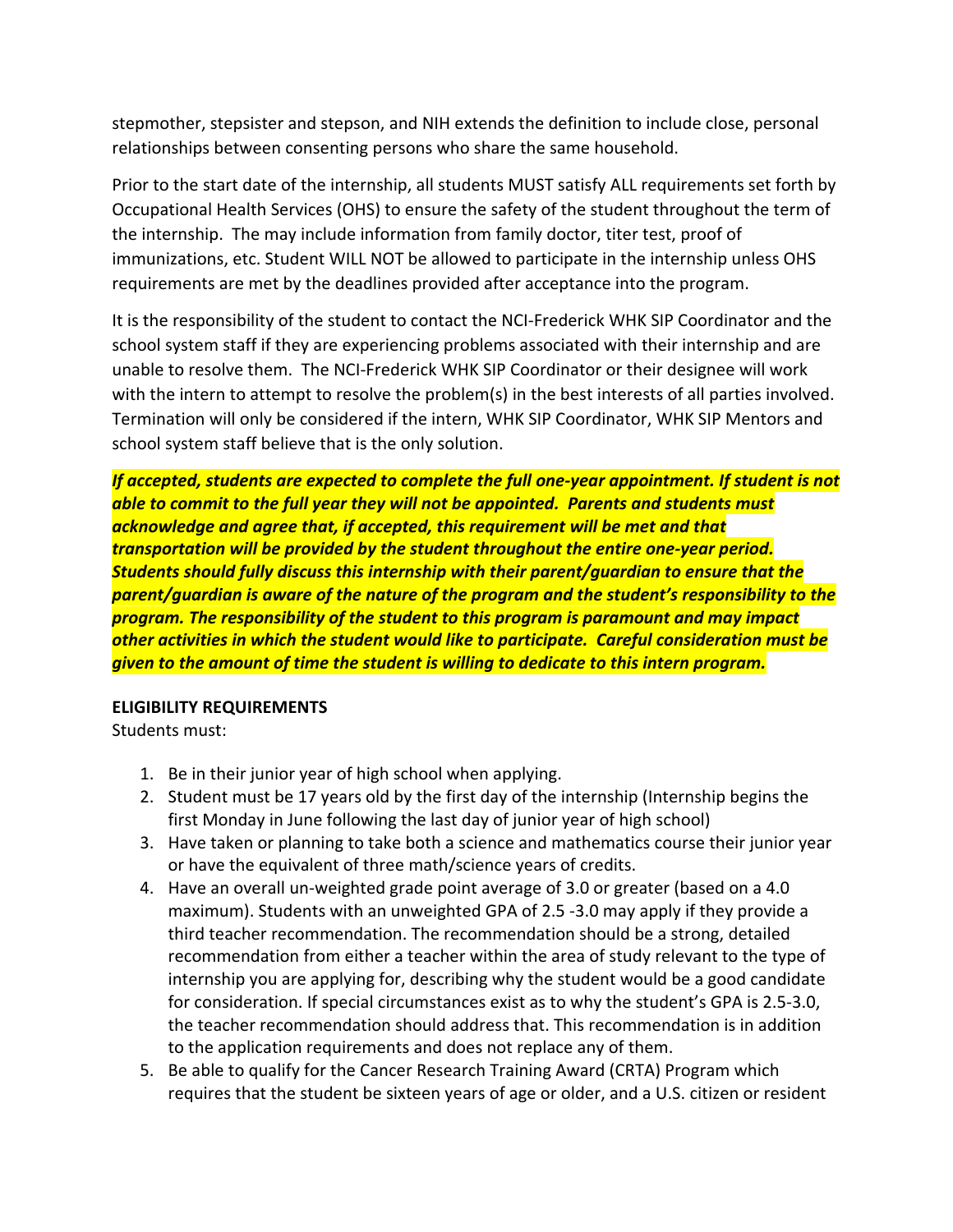alien. There are no waivers to this requirement. Resident aliens must provide a copy of their Permanent Resident Card as part of the application process. All applicants must identify on their resume their country of citizenship.

- 6. Have valid health insurance. If a student does not have health insurance, he/she cannot participate in the WHK SIP.
- 7. Have been absent from high school 10 days or less during their sophomore year. If a student has been absent 10 or more days during their sophomore year, an explanation will be needed stating why.

## INSTRUCTIONS FOR HOMESCHOOL STUDENTS

The WHK SIP is open to homeschooled students who meet all the application criteria as identified in the application package. The forms included in this application package were created for students attending formal schools in the public and private/religious sectors. We request that all homeschooled students complete the forms to the extent they are able. In addition, because all the information requested on these forms is critical to mentors in making their selections of students to interview, we ask that homeschooled students also provide the following (to be submitted as part of the application package) to assist our mentors with their evaluations:

- 1. Scores from any standardized tests including but not limited to the SAT.
- 2. List of classes taken at any formal learning center or educational institution.
- 3. List of any science or math related courses/training.
- 4. List of any laboratory or computer experience.
- 5. Document how the applicant meets the required 3.0 GPA (or equivalent).
- 6. Indicate if the applicant has participated in any science related activity outside of classroom instruction (i.e. science fairs, presentation, other types of competitions, trips, etc.)

This information is submitted in lieu of transcripts and other evaluative measures not required in homeschooling.

If a homeschooled student is selected to participate in the WHK SIP, it is recommended that the individual primarily responsible for the student's instruction arrange to visit the student's mentor/co-mentor in the fall and spring of the school year to discuss how the student is doing with regard to their internship responsibilities. Minimal contact with mentors/co-mentors is recommended for instructors.

### APPLICATION PROCESS

All requested information is listed below and must be completed within the online student application. All required signatures must be obtained for the application to be considered.

1. Personal Information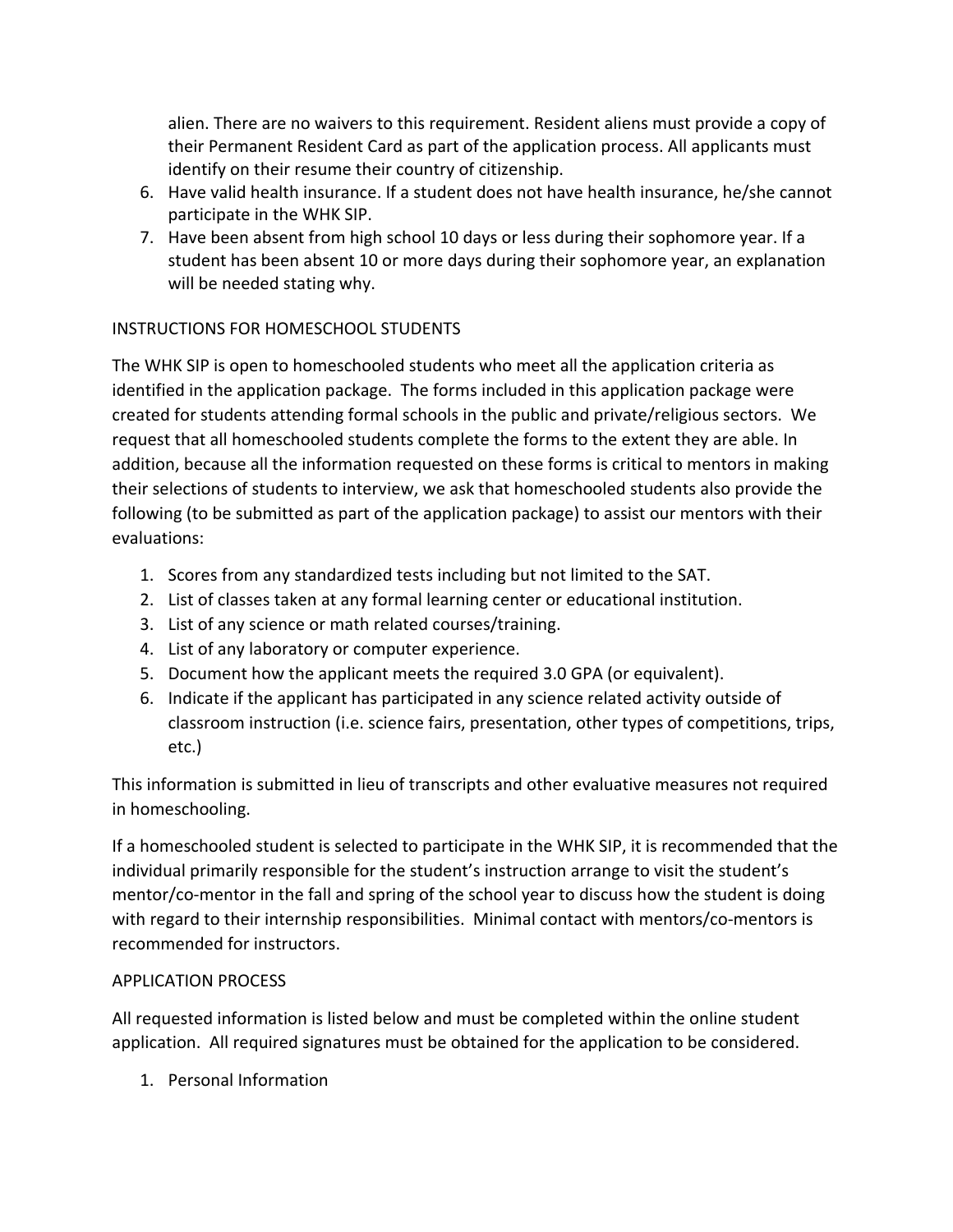- 2. Parental Consent and Acknowledgement form (both applicant and parent/guardian signatures are required.
- 3. Students who are not US citizens MUST provide a copy of their Permanent Resident Card. If applicable, please submit a Permanent Resident Card to your school internship coordinator as well as with your application paperwork.
- 4. Two teacher evaluations: Teachers will complete the required form online. These recommendations must be completed by the student's current year science and/or mathematics teachers for scientific interns. Recommendations from current year mathematics, business, writing, computer science or IT can be used if applying for an internship in any of these areas. If applicable, a third recommendation letter for students with a GPA of 2.5-3.0 must be submitted.
- 5. Resume: The resume should consist of name, address, home telephone number, date of birth, citizenship, e-mail address, work experience, any relevant volunteer experience and other qualifications (job skills, languages, typing speed, computer hardware/software, etc.)
- *6.* School transcript: If you do not have an electronic copy of your transcript please request one from your guidance office. Transcripts can be "unofficial" and *do not need to be signed by school staff.*
- 7. Personal Statement: Letter from the students describing:
	- a. Academic goals and career interests. Do not reiterate your transcript; look toward the future, what you might like to be doing and how you plan to get there academically. If you have several goals/career interests in mind, please list them; scientific intern applicants should not limit themselves to a specific scientific discipline unless you are unwilling to accept an internship in any other area; you may express specific interests, you may expect specific interests but it might be rewarding to experience an internship in a discipline other than your first choice, especially if you have not had exposure to other areas. Mentors are looking for highly motivated, responsible, dedicated students who enjoy new challenges.
	- b. Reasons for wishing to participate in the student intern program. Please be specific; do not use generalities such as "because I want to find a cure for cancer," or "because it looks good on a college application."
	- c. Hobbies and other areas of interest and participation you have outside of the school setting that may not have been identified in other parts of the application, including but not limited to organized programs and volunteer organizations.
	- d. Relevant personal experiences that define you as an individual. Describe something important to you and how it affected you. Some examples are volunteering, a special teacher relationship, entering a competition, when you became interested in a subject you consider as one of your career goals including but not limited to science (for science inter applicants).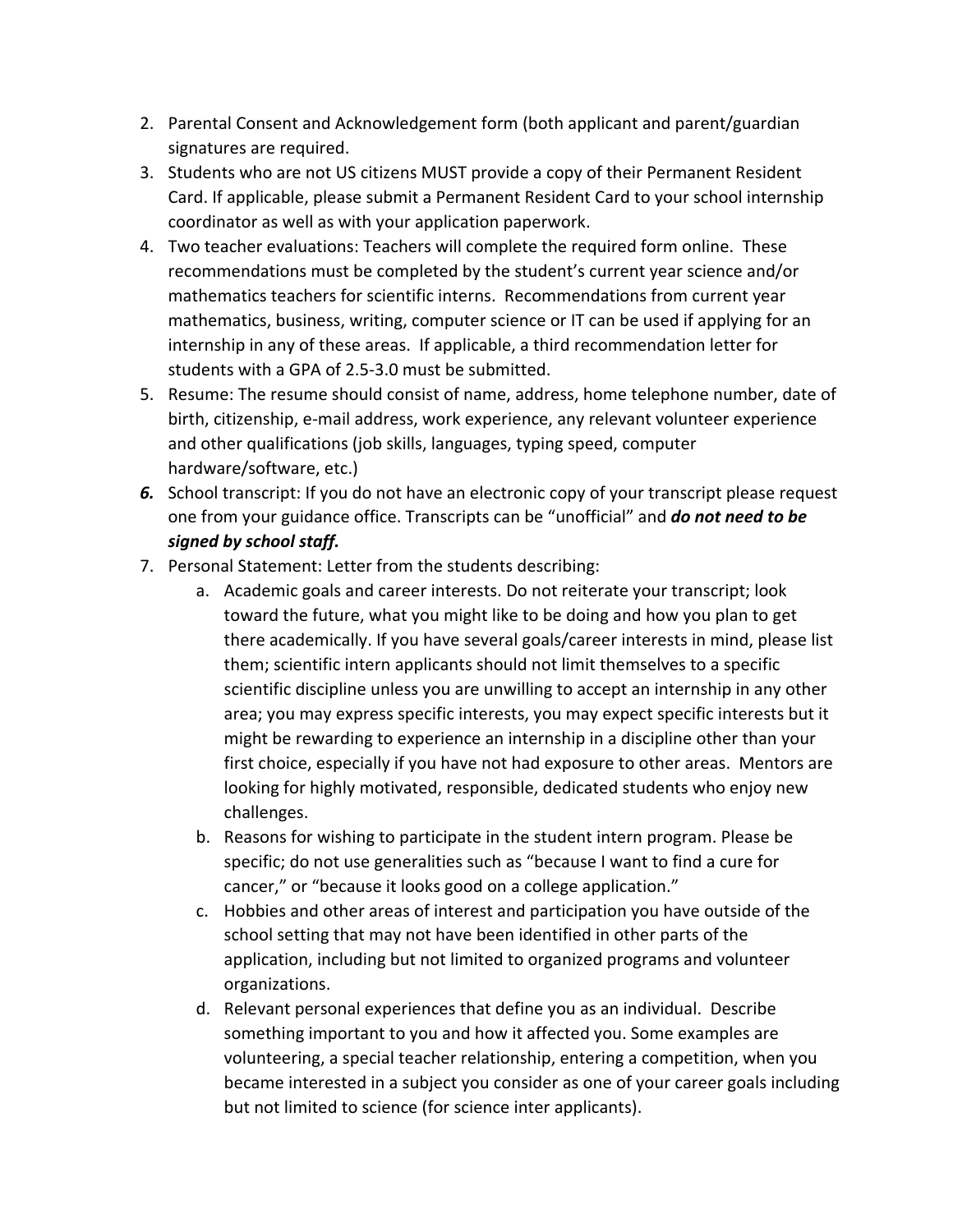#### PROGRAM RESPONSIBILITIES

- 1. STUDENTS (interns)
	- a. Appropriate attire, attitude, work habits, compliance with all NCI-Frederick safety rules and punctuality regarding work hours is expected of all interns. Students must read and respond to, when appropriate, all WHK SIP related emails and other correspondence that will be mailed to the student at heir assigned NIH e-mail address.
	- b. Interns are expected to make a firm time commitment to the internship. Because of this time commitment, students will enroll in two classes each semester. Interns will work the mandatory eight consecutive weeks (8 ½ hrs./day) during the summer. During their senior year, all interns will be expected to perform their assigned duties for a *minimum* of three hours per day (during the school day) and may work either mornings or afternoons.
	- c. All interns must complete a *mandatory* NCI-Frederick one day safety training course prior to beginning the program. (This will be an excused absence from school)
	- d. Interns are required to attend the annual May "Incoming Ceremony", quarterly student meetings throughout the school year, and all summer activities such as the Summer Student Seminar Series (SSSS) and the Science Skills Boot Camp. Other activities include "Take Your Child to Work Day", the student journal club, the summer and winter Student Poster Day's, the Spring Research Festival, etc.
	- e. All interns are required to complete two requirements/secondary projects (as identified in GENERAL INFORMATION) during the school year.
	- f. Students are required to complete weekly homework assignments, if assigned, by either to school or the mentor.
	- g. Complete quarterly "self-evaluation" to be provided to school system for use in term grading.
- 2. SCHOOL SYSTEMS
	- a. Ensure that students receive one weighted credit each quarter for their participation during the school year.
	- b. Agree to use the evaluation information provided quarterly to the student's home school when determining the students grades each term and providing any necessary documentation to the WHK SIP mentor which might impact the evaluation.
	- c. Ensuring that the WHK SIP mentor is notified of any excused/unexcused absence of the student from school and/or work.
	- d. Communicating with school-based mentor-intern coordinators as necessary to assure a productive mentor-student experience.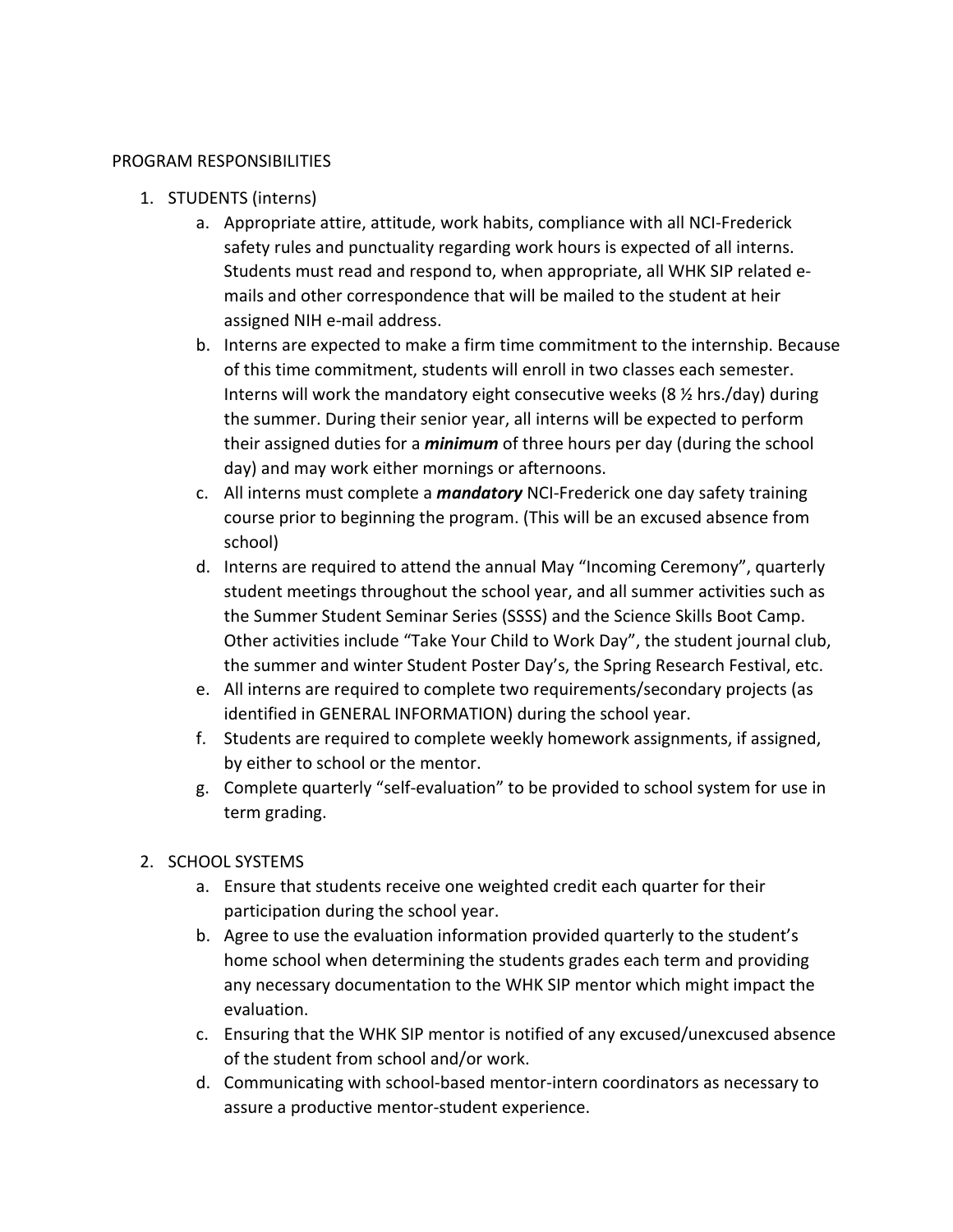- 3. OFFICE OF SCIENTIFIC OPERATIONS, NCI-Frederick
	- a. Review applications for the WH SIP to ensure completeness, i.e. a review of the documents submitted by each student which verifies that students meet all eligibility criteria.
	- b. Notify the WHK SIP selection mentors/reviewers that applications are available for review.
	- c. Provide written notification to the school systems regarding the students selected for the program.
	- d. Provide notification of selection to students and instructions on completion of required paperwork for acceptance to the program.
	- e. Once all program selections have been made, notify any student not accepted.
	- f. Oversee all aspects of the internship and address any issues that may arise throughout the one-year period.
- 4. WHK SIP MENTORS/LABS/OFFICES
	- a. Review and interview the applicants, following the NCI criteria and selecting students with consideration given to qualified minority applicants.
	- b. Develop an appropriate training plan(s) including a primary (research) project.
	- c. Provide the NCI-Frederick administrators the data and forms agreed upon and assure that the intern is *supervised at all times*.
	- d. Establish a work schedule and duties mutually agreed upon and assuring that the intern is *supervised at all times*.
	- e. Ensure that the student works eight consecutive weeks during the summer and at least three hours per day throughout the school year.
	- f. Immediately report any intern injury to the NCI-Frederick WHK SIP Coordinator and Occupational Health Services (OHS)
	- g. Provide advice, guidance and instruction to each intern under their supervision and evaluate progress in the training program with the intern, a school representative and a representative from the school systems at least once a semester, including a written quarterly evaluation which is shown to, discussed with, and signed off on by both the student and the mentor prior to submission to the NCI-Frederick WHK SIP Coordinator.
	- *h. Ensure that interns receive and follow all necessary instructions in safety procedures and the proper use and care of animals and equipment.*
	- i. Monitor daily attendance and contact the school system staff of the student's school or the WHK SIP Program Coordinator directly, in the event the intern is absent from work without prior notification from either the school or the student. Attendance log must be maintained and submitted as often as the school system requires.
	- j. Communicate with school system as necessary to assure a productive mentorstudent experience.